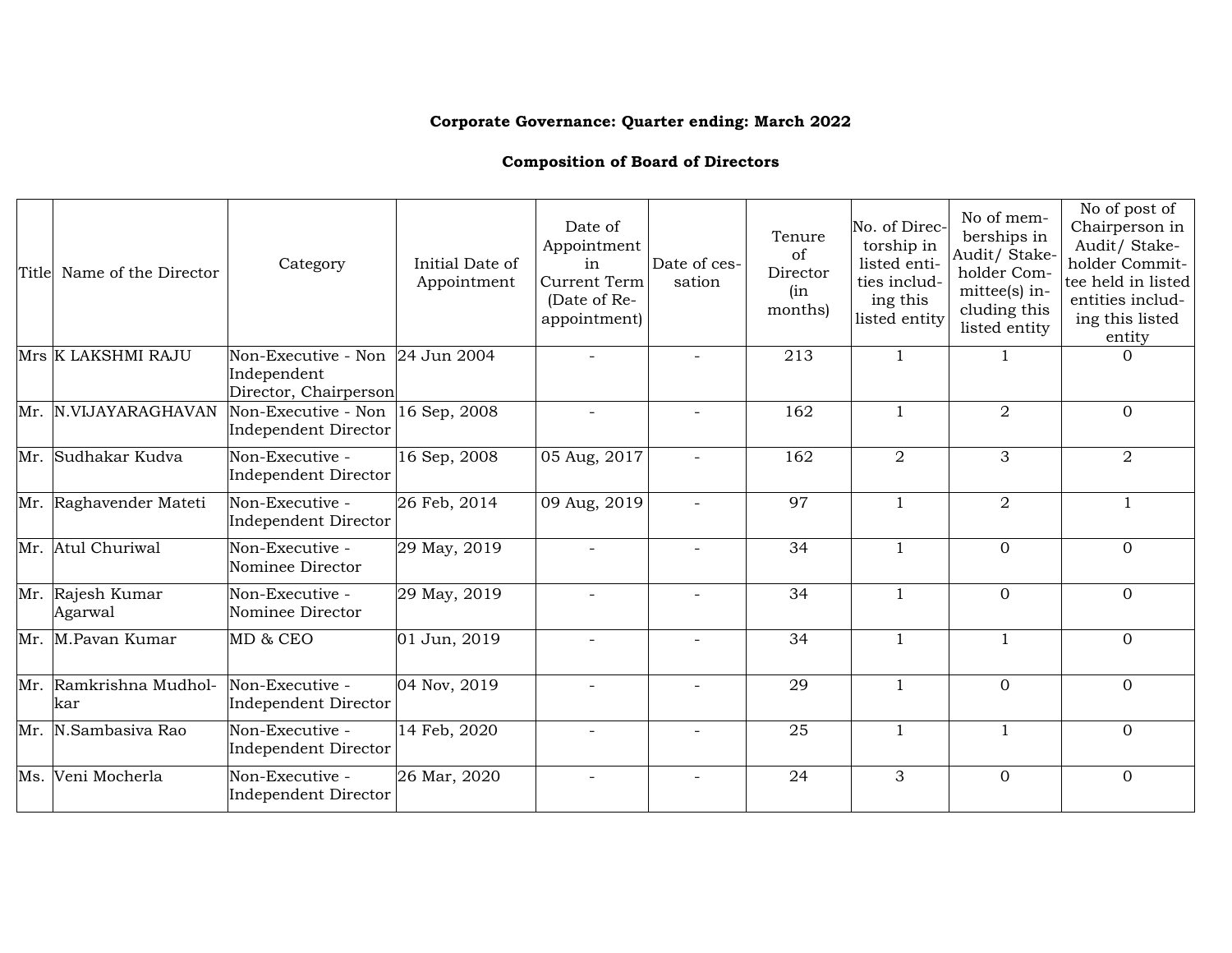# **Composition of Committees**

#### **Audit Committee**

| Sr.            | Name of the Director | Category                                              | Appointment     | Cessation |
|----------------|----------------------|-------------------------------------------------------|-----------------|-----------|
| No.            |                      |                                                       | Date            | Date      |
|                | Sudhakar Kudva       | Non-Executive - Independent Director,<br>Chairperson  | 05 Aug, 2017    |           |
| $\mathcal{D}$  | N.Vijayaraghavan     | Non-Executive - Non Independent Direc-<br>tor, Member | 06 Aug, 2018    |           |
| 3              | Raghavender Mateti   | Non-Executive - Independent Director,<br>Member       | 09 Aug, 2019    |           |
| $\overline{4}$ | N.Sambasiva Rao      | Non-Executive - Independent Director,<br>Member       | 26 Mar,<br>2020 |           |

### **Nomination and Remuneration Committee**

| Sr. | Name of the Director | Category                               | Appointment | Cessation |
|-----|----------------------|----------------------------------------|-------------|-----------|
| No. |                      |                                        | Date        | Date      |
|     | <b>RAGHAVENDER</b>   | Non-Executive - Independent Director,  | 09 Aug,     |           |
|     | <b>MATETI</b>        | Chairperson                            | 2019        |           |
|     | K. LAKSHMI RAJU      | Non-Executive - Non Independent Direc- | $27$ May    |           |
|     |                      | tor, Member                            | 2017        |           |
|     | SUDHAKAR KUDVA       | Non-Executive - Independent Director,  | 05 Aug,     |           |
|     |                      | Member                                 | 2017        |           |

 *\*The Nomination and Remuneration Committee has been re-constituted w.e.f. January 01, 2022*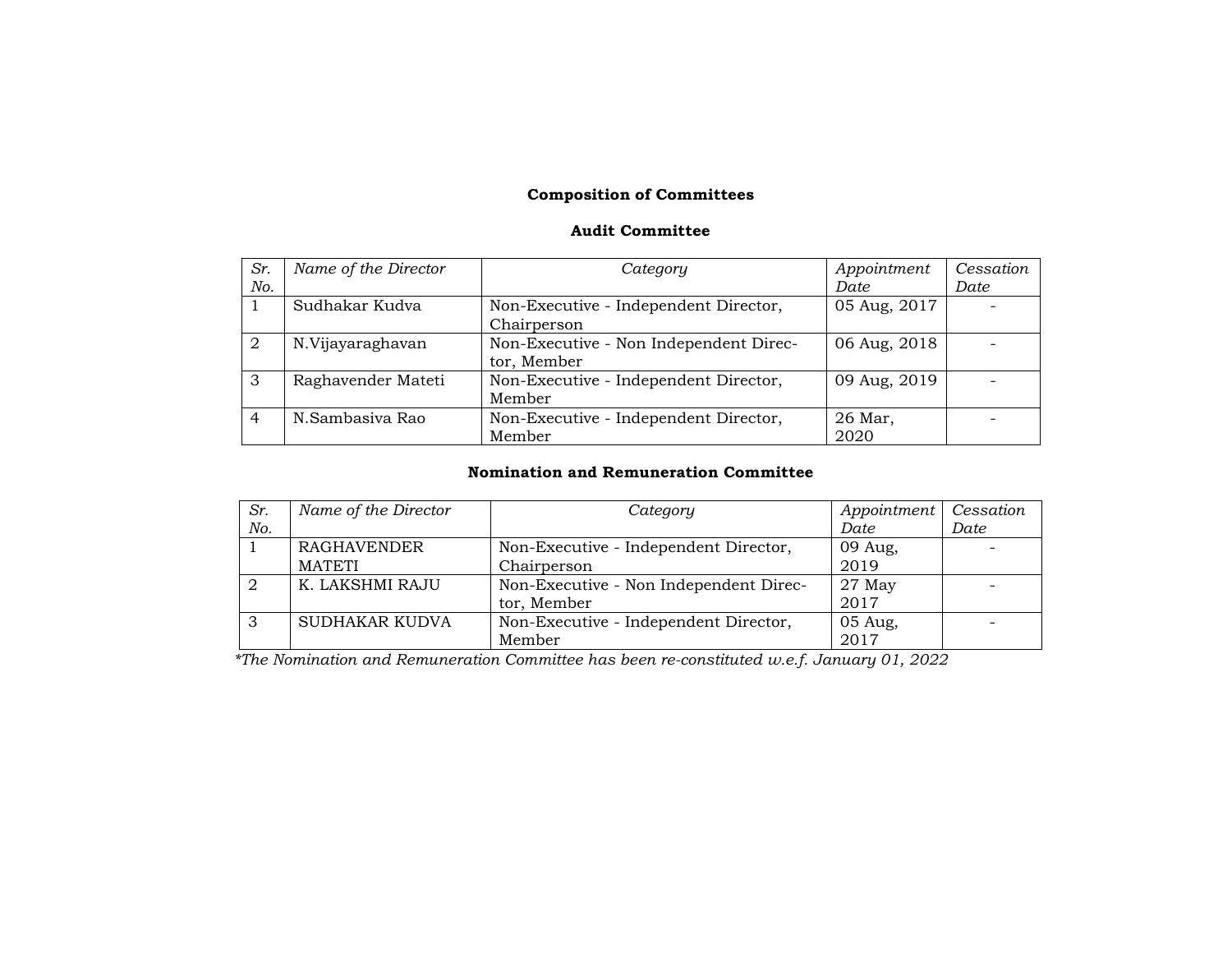## **Stakeholders Relationship Committee**

| Sr. | Name of the Director | Category                              | Appointment  | Cessation |
|-----|----------------------|---------------------------------------|--------------|-----------|
| No. |                      |                                       | Date         | Date      |
|     | <b>RAGHAVENDER</b>   | Non-Executive - Independent Director, | 09 Aug, 2019 |           |
|     | <b>MATETI</b>        | Chairperson                           |              |           |
| 2   | N.VIJAYARAGHAVAN     | Non-Executive - Non Independent Di-   | 07 Aug, 2015 |           |
|     |                      | rector, Member                        |              |           |
| 3   | K. LAKSHMI RAJU      | Non-Executive - Non Independent Di-   | 27 May, 2017 |           |
|     |                      | rector, Member                        |              |           |
| 4   | M.PAVAN KUMAR        | Executive Director, Member            | 01 Jun, 2019 |           |

## **Risk Management Committee**

| Sr.            | Name of the Director   | Category                                               | Appointment    | Cessation |
|----------------|------------------------|--------------------------------------------------------|----------------|-----------|
| No.            |                        |                                                        | Date           | Date      |
|                | SUDHAKAR KUDVA         | Non-Executive - Independent Direc-<br>tor, Chairperson | 05 Aug, 2017   |           |
| 2              | N.VIJAYARAGHAVAN       | Non-Executive - Non Independent<br>Director, Member    | 22 Oct, 2014   |           |
| 3              | <b>M.PAVAN KUMAR</b>   | Executive Director, Member                             | 01 Jun, 2019   |           |
| $\overline{4}$ | R.K.S. Prasad          | Chief Financial Officer (CFO)                          | 29 Jan, 2009   |           |
| 5              | Harish Chandra Bijlwan | Senior Executive                                       | 24 April, 2009 |           |

## **Corporate Social Responsibility Committee**

| Sr.            | Name of the Director | Category                        | Appointment    | Cessation |
|----------------|----------------------|---------------------------------|----------------|-----------|
| No.            |                      |                                 | Date           | Date      |
|                | SUDHAKAR KUDVA       | Non-Executive - Independent     | 05 Aug, 2017   |           |
|                |                      | Director, Chairperson           |                |           |
| $\mathcal{D}$  | N.VIJAYARAGHAVAN     | Non-Executive - Non Independent | 30 May, 2014   |           |
|                |                      | Director, Member                |                |           |
| 3              | K.LAKSHMI RAJU       | Non-Executive - Non Independent | 27 May, 2014   |           |
|                |                      | Director, Member                |                |           |
| $\overline{4}$ | <b>M.PAVAN KUMAR</b> | Executive Director, Member      | 01 June. 2019  |           |
| 5              | <b>VENI MOCHERLA</b> | Non-Executive - Independent Di- | 26 March, 2020 |           |
|                |                      | rector, Member                  |                |           |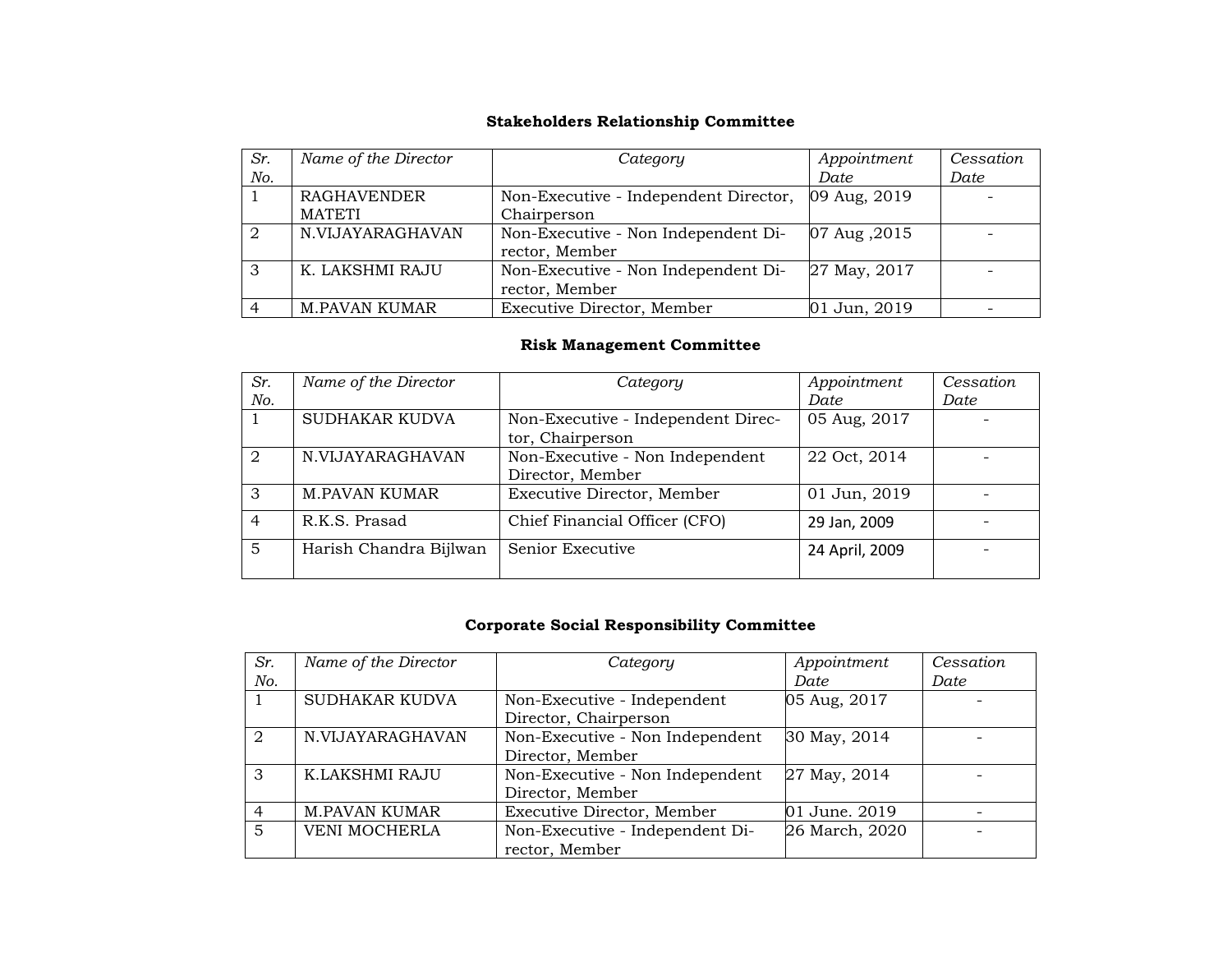## **Compensation Committee**

| Sr.            | Name of the Director | Category                               | Appointment  | <i>Cessation</i> |
|----------------|----------------------|----------------------------------------|--------------|------------------|
| No.            |                      |                                        | Date         | Date             |
|                | <b>RAGHAVENDER</b>   | Non-Executive - Independent Director,  | 09 Aug, 2019 |                  |
|                | <b>MATETI</b>        | Chairperson                            |              |                  |
| $\mathcal{D}$  | K.LAKSHMI RAJU       | Non-Executive - Non Independent Direc- | 27 May, 2014 |                  |
|                |                      | tor, Member                            |              |                  |
| 3              | SUDHAKAR KUDVA       | Non-Executive - Independent Director,  | 05 Aug, 2017 |                  |
|                |                      | Member                                 |              |                  |
| $\overline{4}$ | N.VIJAYARAGHAVAN     | Non-Executive - Non Independent Direc- | 30 May, 2014 |                  |
|                |                      | tor, Member                            |              |                  |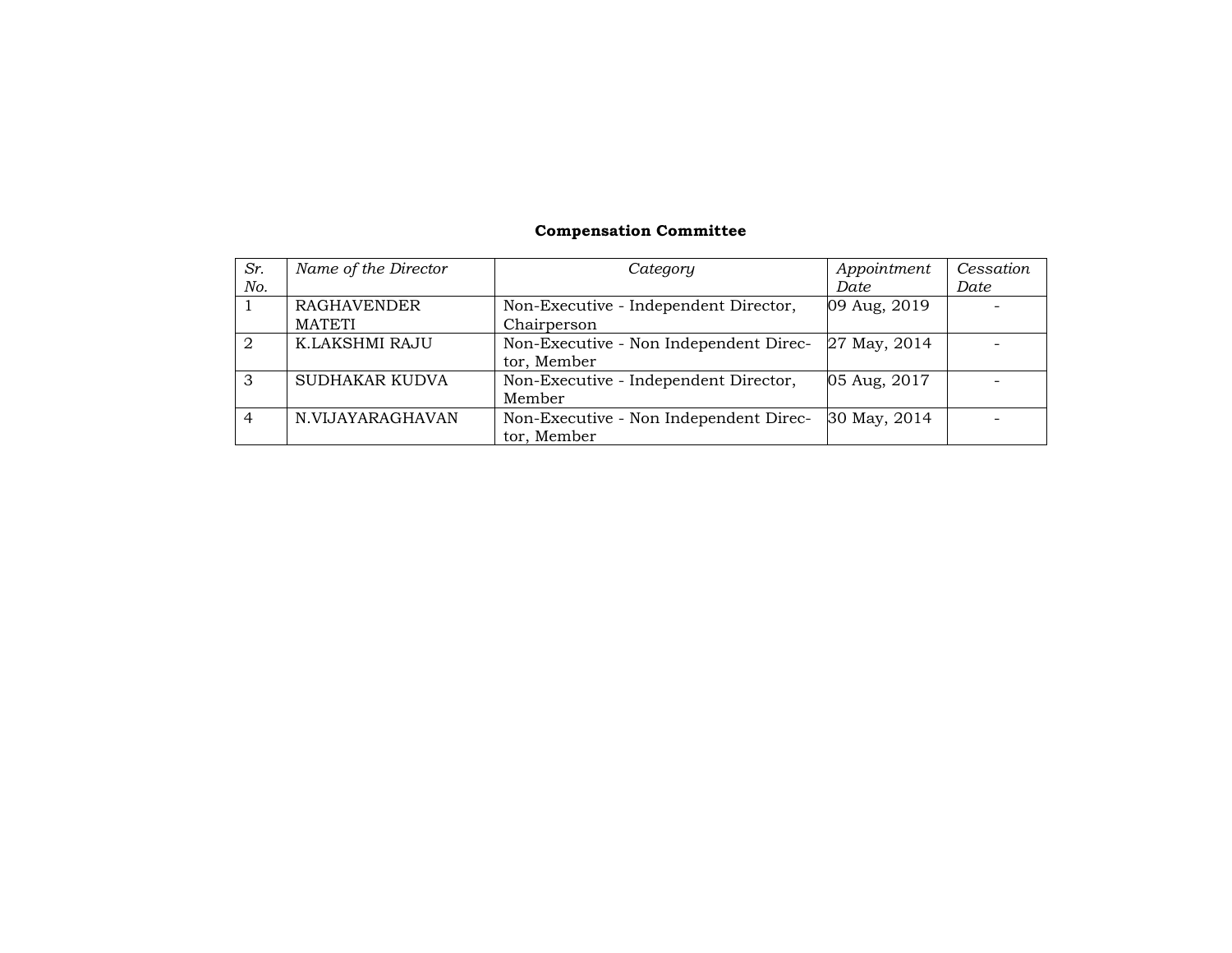# **Meeting of Board of Directors**

| Date(s) of Meet-<br>ing (if any) in<br>the previous<br>quarter | Date(s) of Meet-<br>ing (if any) in<br>the relevant<br>quarter | Whether re-<br>quirement of<br>Quorum met | Number of Di-<br>rectors present | Number of Independ-<br>ent Directors present |
|----------------------------------------------------------------|----------------------------------------------------------------|-------------------------------------------|----------------------------------|----------------------------------------------|
| 29 Oct 2021                                                    | 28 Jan 2022                                                    | Yes                                       |                                  |                                              |
|                                                                | 21 Mar 2022                                                    | Yes                                       |                                  |                                              |

## **Meeting of Committees**

| Name of the<br>Committee | Date(s) of<br>meeting during<br>of the commit-<br>tee in the pre-<br>vious quarter | Date(s) of<br>meeting of the<br>committee in<br>the relevant<br>quarter | Whether re-<br>quirement<br>of Quorum<br>met<br>(Yes/No) | <b>Number</b><br>of Direc-<br>tors pre-<br>sent | Number of in-<br>dependent di-<br>rectors present |
|--------------------------|------------------------------------------------------------------------------------|-------------------------------------------------------------------------|----------------------------------------------------------|-------------------------------------------------|---------------------------------------------------|
| <b>Audit Committee</b>   | 28 Oct 2021                                                                        |                                                                         | Yes                                                      | 4                                               | 3                                                 |
| Audit Committee          |                                                                                    | 27 Jan 2022                                                             | Yes                                                      | 4                                               | 3                                                 |
| Nomination &             |                                                                                    | 24 Jan 2022                                                             | Yes                                                      | 3                                               | 2                                                 |
| Remuneration             |                                                                                    |                                                                         |                                                          |                                                 |                                                   |
| Committee                |                                                                                    |                                                                         |                                                          |                                                 |                                                   |
| Risk Management          |                                                                                    | 30 Mar 2022                                                             | Yes                                                      | 5                                               |                                                   |
| Committee                |                                                                                    |                                                                         |                                                          |                                                 |                                                   |

# **Related Party Transactions**

| <b>Subject</b>                                                                                               | Compliance sta-<br>tus (Yes/No/NA) | Remark |
|--------------------------------------------------------------------------------------------------------------|------------------------------------|--------|
| Whether prior approval of audit committee obtained                                                           | Yes                                |        |
| Whether shareholder approval obtained for material<br><b>RPT</b>                                             | Yes                                |        |
| Whether details of RPT entered into pursuant to<br>omnibus approval have been reviewed by Audit<br>Committee | Yes                                |        |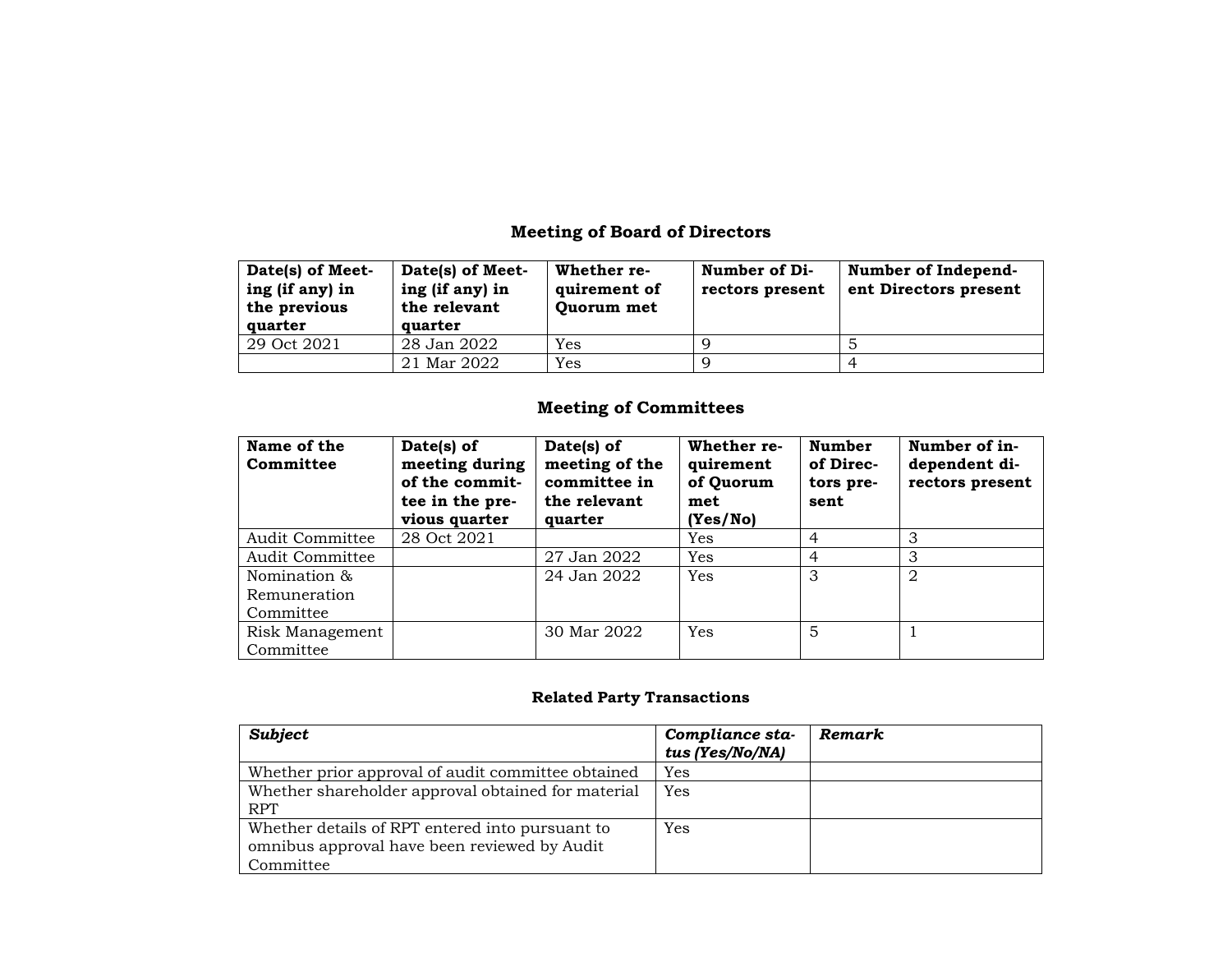| Disclosure of notes on     |
|----------------------------|
| related party transactions |
| and Disclosure of notes of |
| material related party     |
| transactions               |

# **Affirmations**

| Subject                                                                             | <b>Compliance status</b> |
|-------------------------------------------------------------------------------------|--------------------------|
| The composition of Board of Directors is in terms of SEBI (Listing obligations)     | (Yes/No)<br>Yes          |
| and disclosure requirements) Regulations, 2015.                                     |                          |
| The composition of the following committees is in terms of SEBI(Listing obligations |                          |
| and disclosure requirements) Regulations, 2015 -                                    |                          |
| Audit Committee                                                                     | <b>Yes</b>               |
| Nomination & remuneration committee                                                 | <b>Yes</b>               |
| Stakeholders relationship committee                                                 | <b>Yes</b>               |
| Risk management committee (applicable to the top 100 listed entities)               | <b>NA</b>                |
| The committee members have been made aware of their powers, role and re-            | <b>Yes</b>               |
| sponsibilities as specified in SEBI (Listing obligations and disclosure require-    |                          |
| ments) Regulations, 2015.                                                           |                          |
| The meetings of the board of directors and the above committees have been           | <b>Yes</b>               |
| conducted in the manner as specified in SEBI (Listing obligations and disclosure    |                          |
| requirements) Regulations, 2015.                                                    |                          |
| This report and/or the report submitted in the previous quarter has been placed     | Yes                      |
| before Board of Directors.                                                          |                          |
|                                                                                     |                          |

#### **Name : Satish Kumar Subudhi**

**Designation : Company Secretary & Compliance Officer**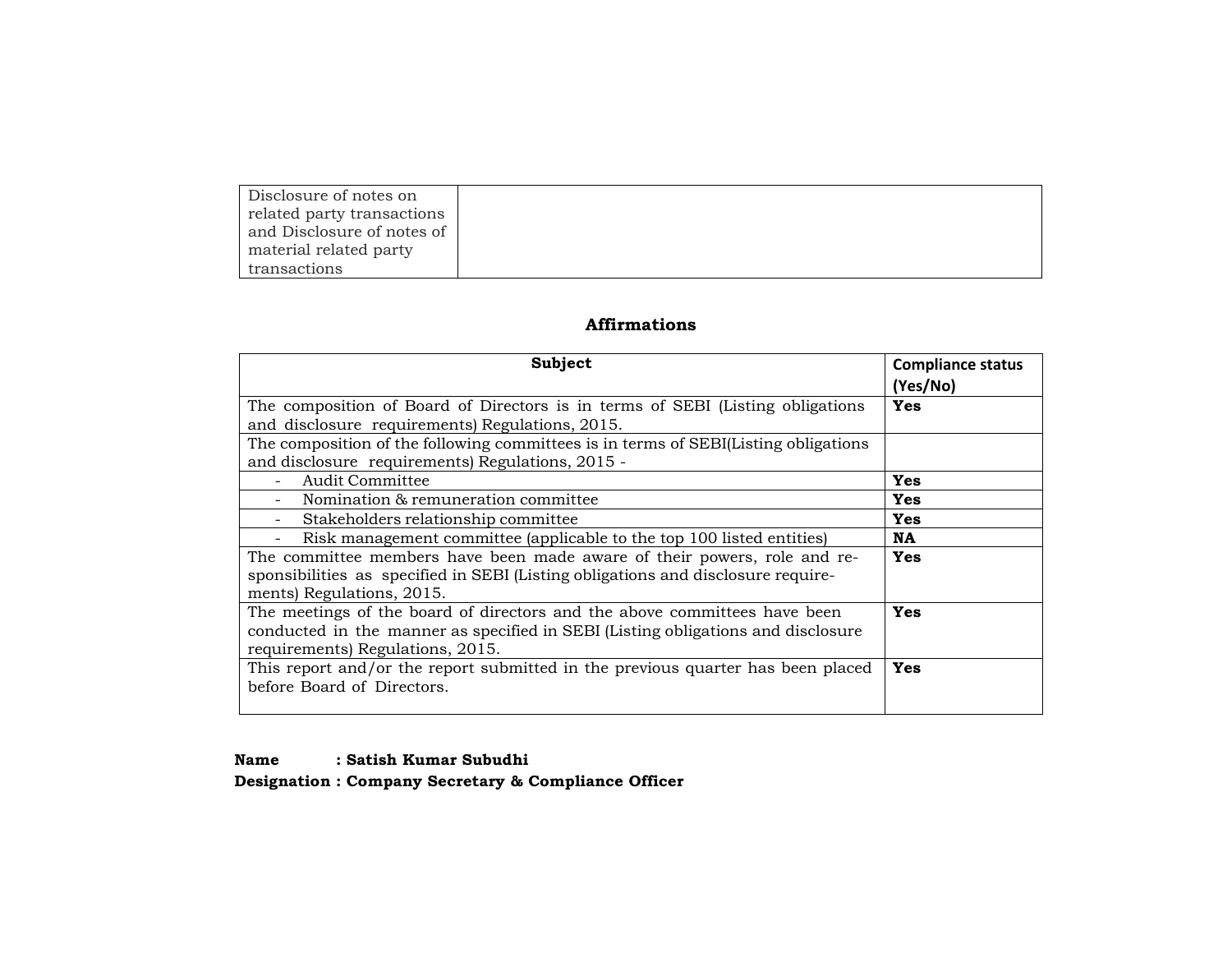## **ANNEXURE II**

Format to be submitted by listed entity at the end of the financial year (for the whole of financial year)

|                                                        | I. Disclosure on website in terms of Listing Regulations |         |                 |
|--------------------------------------------------------|----------------------------------------------------------|---------|-----------------|
| Item                                                   | Compli-                                                  | Company | Website         |
|                                                        | ance sta-                                                | Remark  |                 |
| As per regulation 46(2) of the LODR:                   |                                                          |         |                 |
|                                                        |                                                          |         |                 |
| Details of business                                    | Yes                                                      |         | www.naclind.com |
| Terms and conditions of appointment of independ-       | Yes                                                      |         | www.naclind.com |
| Composition of various committees of board of di-      | Yes                                                      |         | www.naclind.com |
| Code of conduct of board of directors and senior       | Yes                                                      |         | www.naclind.com |
| Details of establishment of vigil mechanism/ Whis-     | Yes                                                      |         | www.naclind.com |
| Criteria of making payments to non-executive direc-    | Yes                                                      |         | www.naclind.com |
| Policy on dealing with related party transactions      | Yes                                                      |         | www.naclind.com |
| Policy for determining 'material' subsidiaries         | Yes                                                      |         | www.naclind.com |
| Details of familiarization programs imparted to in-    | Yes                                                      |         | www.naclind.com |
| Email address for grievance redressal and other rel-   | Yes                                                      |         | www.naclind.com |
| evant details entity who are responsible for assisting |                                                          |         |                 |
| Contact information of the designated officials of the | Yes                                                      |         | www.naclind.com |
| Financial results                                      | Yes                                                      |         | www.naclind.com |
| Shareholding pattern                                   | Yes                                                      |         | www.naclind.com |
| Details of agreements entered into with the media      | Not Applica-                                             |         |                 |
| companies and/or their associates                      | ble                                                      |         |                 |
| Schedule of analyst or institutional investor meet     | Yes                                                      |         | www.naclind.com |
| and presentations made by the listed entity to ana-    |                                                          |         |                 |
| New name and the old name of the listed entity         | Yes                                                      |         | www.naclind.com |
| Advertisements as per regulation 47 (1)                | Yes                                                      |         | www.naclind.com |
| Credit rating or revision in credit rating obtained by | Yes                                                      |         | www.naclind.com |
| Separate audited financial statements of each sub-     | Yes                                                      |         | www.naclind.com |
| As per other regulations of the LODR:                  |                                                          |         |                 |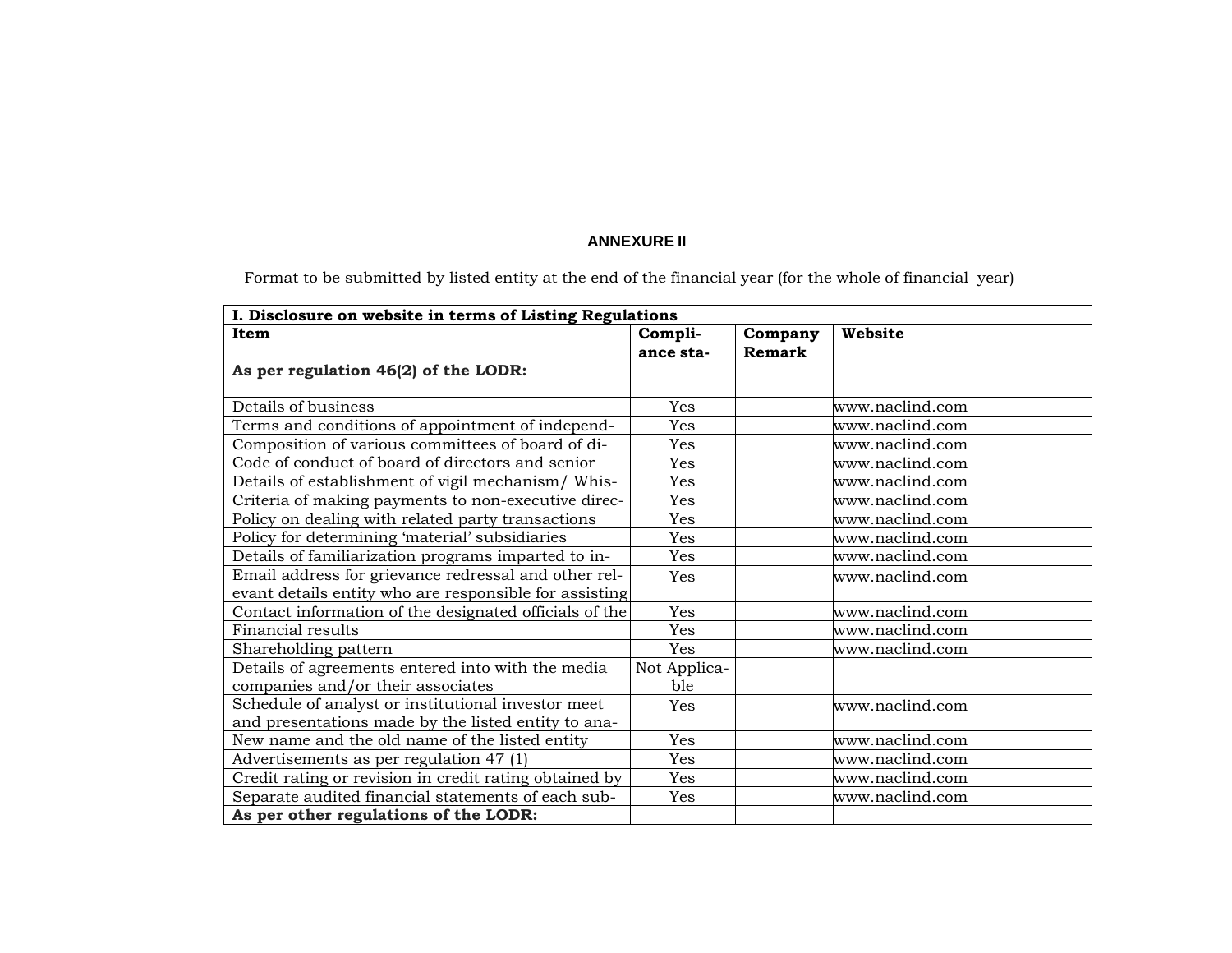| Whether company has provided information under<br>separate section on its website as per Regulation<br>46(2)            |               | Yes                            | www.naclind.com                     |                   |
|-------------------------------------------------------------------------------------------------------------------------|---------------|--------------------------------|-------------------------------------|-------------------|
| Materiality Policy as per Regulation 30                                                                                 |               | Yes                            | www.naclind.com                     |                   |
| Dividend Distribution policy as per Regulation 43A                                                                      |               | Yes                            | www.naclind.com                     |                   |
| It is certified that these contents on the website of                                                                   |               | Yes                            | www.naclind.com                     |                   |
| the listed entity are correct.                                                                                          |               |                                |                                     |                   |
|                                                                                                                         |               |                                |                                     |                   |
|                                                                                                                         |               |                                |                                     |                   |
| <b>II Annual Affirmations</b>                                                                                           |               |                                |                                     |                   |
| <b>Particulars</b>                                                                                                      |               | <b>Regulation Number</b>       | Compliance<br>status<br>(Yes/No/NA) | Company<br>Remark |
| Independent director(s) have been appointed<br>in terms of specified criteria of 'independence'<br>and/or 'eligibility' |               | $\overline{16(1)}$ (b) & 25(6) | Yes                                 |                   |
| Board composition                                                                                                       |               | $17(1), 17(1A)$ & $17(1B)$     | Yes                                 |                   |
| Meeting of Board of directors                                                                                           | 17(2)         |                                | Yes                                 |                   |
| Quorum of Board meeting                                                                                                 | 17(2A)        |                                | Yes                                 |                   |
| Review of Compliance Reports                                                                                            | 17(3)         |                                | Yes                                 |                   |
| Plans for orderly succession for appoint-                                                                               | 17(4)         |                                | Yes                                 |                   |
| ments                                                                                                                   |               |                                |                                     |                   |
| Code of Conduct                                                                                                         | 17(5)         |                                | Yes                                 |                   |
| Fees/compensation                                                                                                       | 17(6)         |                                | Yes                                 |                   |
| Minimum Information                                                                                                     | 17(7)         |                                | Yes                                 |                   |
| Compliance Certificate                                                                                                  | 17(8)         |                                | Yes                                 |                   |
| Risk Assessment & Management                                                                                            | 17(9)         |                                | Yes                                 |                   |
| Performance Evaluation of Independent Di-                                                                               | 17(10)        |                                | Yes                                 |                   |
| rectors                                                                                                                 |               |                                |                                     |                   |
| Recommendation of Board                                                                                                 | 17(11)        |                                | Yes                                 |                   |
| Maximum number of directorship                                                                                          | 17A           |                                | Yes                                 |                   |
| Composition of Audit Committee                                                                                          | 18(1)         |                                | Yes                                 |                   |
| Meeting of Audit Committee                                                                                              | 18(2)         |                                | Yes                                 |                   |
| Composition of nomination & remuneration                                                                                | $19(1)$ & (2) |                                | Yes                                 |                   |
| committee                                                                                                               |               |                                |                                     |                   |
| Quorum of Nomination and Remuneration                                                                                   |               |                                | Yes                                 |                   |
| Committee meeting                                                                                                       | 19(2A)        |                                |                                     |                   |
| Meeting of nomination & remuneration<br>committee                                                                       | 19(3A)        |                                | Yes                                 |                   |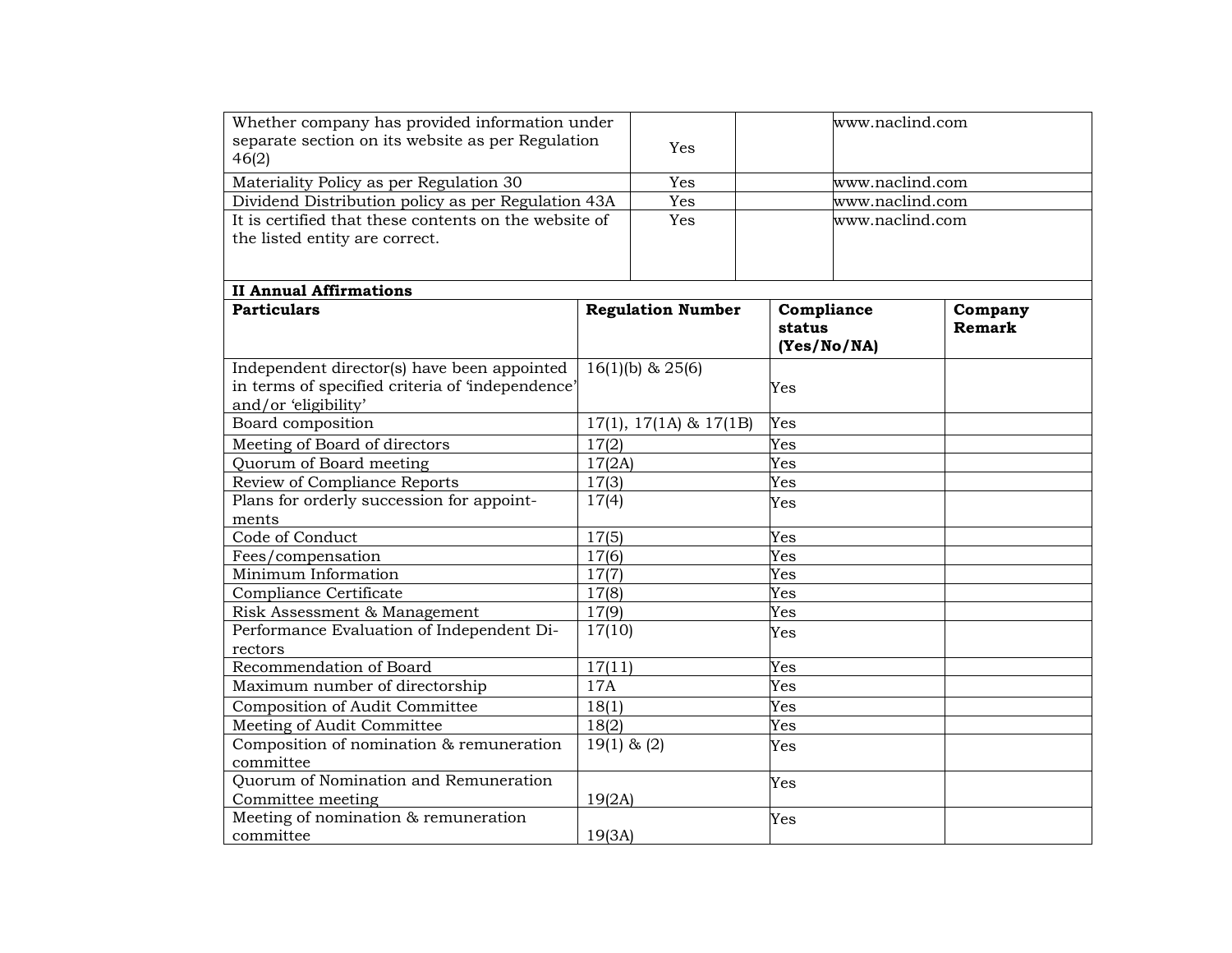| Composition of Stakeholder Relationship         | 20(1), 20(2) and 20(2A)                  | Yes |
|-------------------------------------------------|------------------------------------------|-----|
| Committee                                       |                                          |     |
| Meeting of stakeholder relationship commit-     |                                          | Yes |
| tee                                             | 20(3A)                                   |     |
| Composition and role of risk management         | 21(1), (2), (3), (4)                     | Yes |
| committee                                       |                                          |     |
| Meeting of Risk Management Committee            |                                          | Yes |
|                                                 | 22                                       |     |
| Vigil Mechanism                                 | 22                                       | Yes |
| Policy for related party Transaction            | $23(1), (1A), (5), (6), (7)$ & $(8)$ Yes |     |
| Prior or Omnibus approval of Audit Commit-      | 23(2), (3)                               | Yes |
| tee for all related party transactions          |                                          |     |
| Approval for material related party transac-    | 23(4)                                    | Yes |
| tions                                           |                                          |     |
| Disclosure of related party transactions on     | 23(9)                                    | Yes |
| consolidated basis                              |                                          |     |
| Composition of Board of Directors of unlisted   | 24(1)                                    | Yes |
| material Subsidiary                             |                                          |     |
| Other Corporate Governance requirements         | $24(2), (3), (4), (5)$ & (6)             | Yes |
| with respect to subsidiary of listed entity     |                                          |     |
| Annual Secretarial Compliance Report            |                                          | Yes |
|                                                 | 24(A)                                    |     |
| Alternate Director to Independent Director      | 25(1)                                    | Yes |
|                                                 |                                          |     |
| Maximum Tenure                                  |                                          | Yes |
|                                                 | 25(2)                                    |     |
| Meeting of independent directors                | $25(3)$ & $(4)$                          | Yes |
| Familiarization of independent directors        | 25(7)                                    | Yes |
| Declaration from Independent Director           | $25(8)$ & $(9)$                          | Yes |
| D & O Insurance for Independent Directors       | 25(10)                                   | Yes |
| Memberships in Committees                       | 26(1)                                    | Yes |
| Affirmation with compliance to code of con-     | 26(3)                                    |     |
| duct from members of Board of Directors and     |                                          |     |
| Senior management personnel                     |                                          | Yes |
|                                                 |                                          |     |
| Disclosure of Shareholding by Non-Execu-        | 26(4)                                    | Yes |
| tive Directors                                  |                                          |     |
| Policy with respect to Obligations of directors | $26(2)$ & $26(5)$                        | Yes |
| and senior management                           |                                          |     |

**Other Information**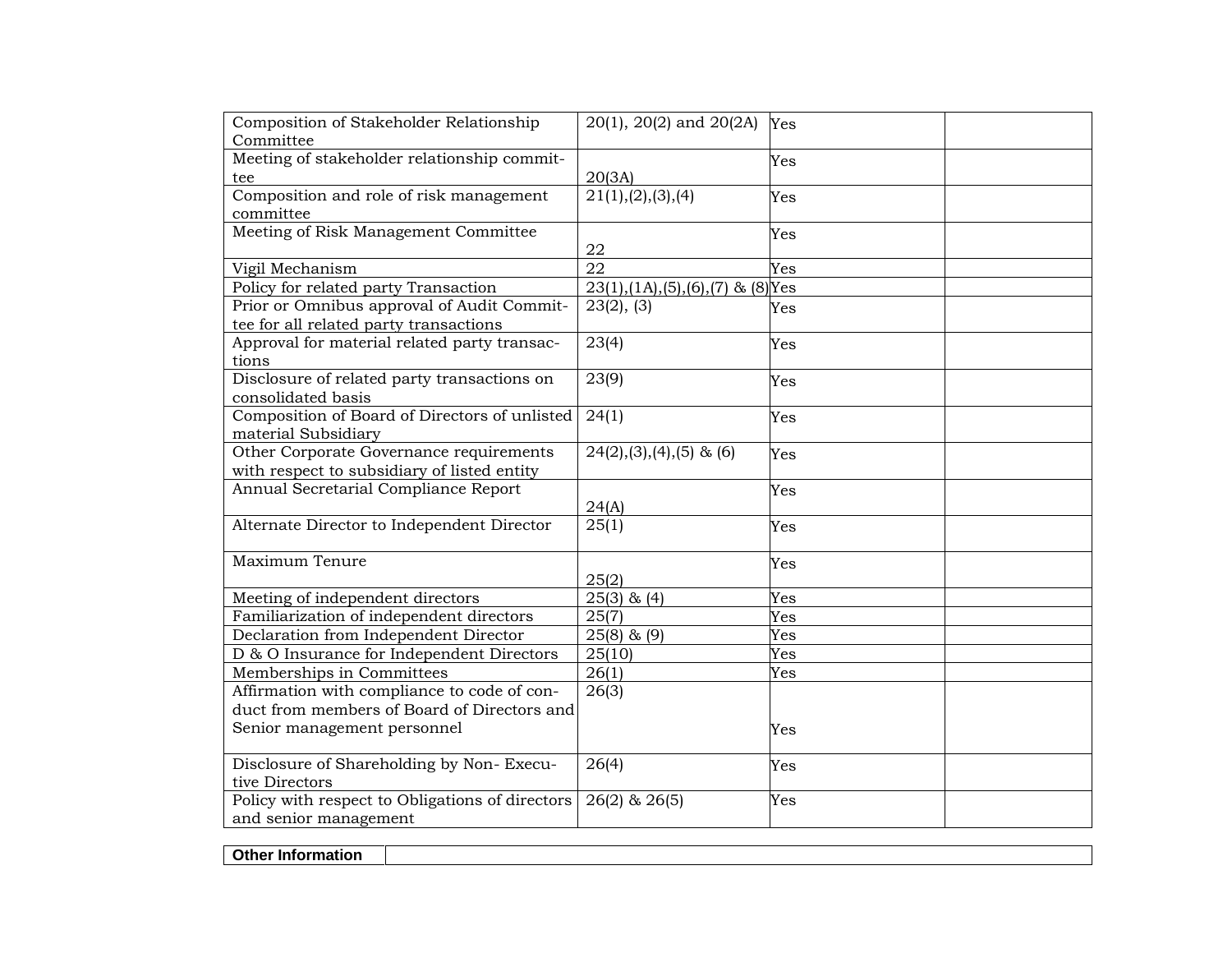### **III Affirmations:**

The Listed Entity has approved Material Subsidiary Policy and the Corporate Governance requirements with respect to subsidiary of Listed Entity have been complied. **- Not Applicable**

| <b>Name</b>        | Satish Kumar Subudhi                              |
|--------------------|---------------------------------------------------|
| <b>Designation</b> | <b>Company Secretary &amp; Compliance Officer</b> |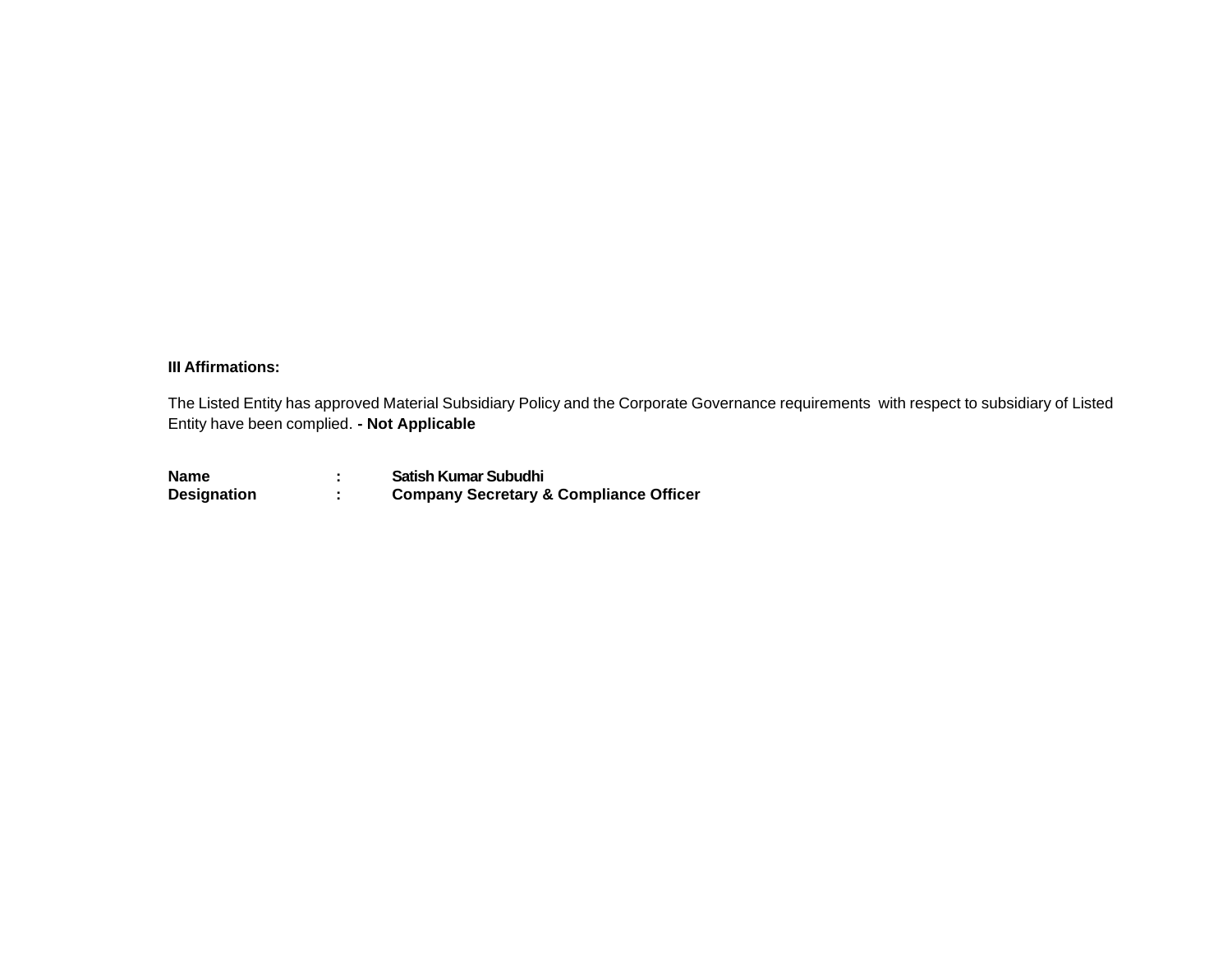(A) Any loan or any other form of debt advanced by the listed entity directly or indirectly to

|                                                                                           | Aggregate amount advanced during six months                                                                                                                                              |                                                               |                                                                           |                                                                                    | Balance outstanding at the end of six months                                                                             |                                                               |
|-------------------------------------------------------------------------------------------|------------------------------------------------------------------------------------------------------------------------------------------------------------------------------------------|---------------------------------------------------------------|---------------------------------------------------------------------------|------------------------------------------------------------------------------------|--------------------------------------------------------------------------------------------------------------------------|---------------------------------------------------------------|
| Promoter or<br>other<br>any<br>entity<br>con-<br>trolled<br>by<br>trolled<br>them<br>them | Directors<br>Promoter<br>(includ-<br>Group or<br>any other<br>ing rela-<br>entity con-<br>tives) or<br>$\mathbf{b} \mathbf{v}$<br>any oth-<br>entity<br>er<br>con-<br>trolled<br>by them | KMPs or<br>any<br>other<br>entity<br>controlled<br>by<br>them | Promoter<br>or<br>other<br>any<br>entity<br>con-<br>trolled<br>by<br>them | Promoter<br>Group<br>or<br>other<br>any<br>entity<br>con-<br>trolled<br>by<br>them | $(in-$<br>Directors<br>cluding<br>rela-<br>tives)<br><sub>or</sub><br>any<br>other<br>entity<br>controlled<br>by<br>them | KMPs or<br>any<br>entity<br>other<br>controlled<br>by<br>them |

(B) Any guarantee/ comfort letter (by whatever name called) provided by the listed entity directly or indirectly, in connection with any loan(s) or any other form of debt availed by:

| Entity                                                             | Type (guarantee, comfort letter etc.) | Aggregate<br>amount of<br>issuance dur-<br>ing six<br>months | Balance outstanding at the end of six months<br>(taking into account any invocation) |
|--------------------------------------------------------------------|---------------------------------------|--------------------------------------------------------------|--------------------------------------------------------------------------------------|
| Promoter<br>or<br>any other enti-<br>ty controlled by<br>them      |                                       |                                                              |                                                                                      |
| Promoter<br>Group or<br>any<br>other<br>entity<br>controlled<br>by |                                       |                                                              |                                                                                      |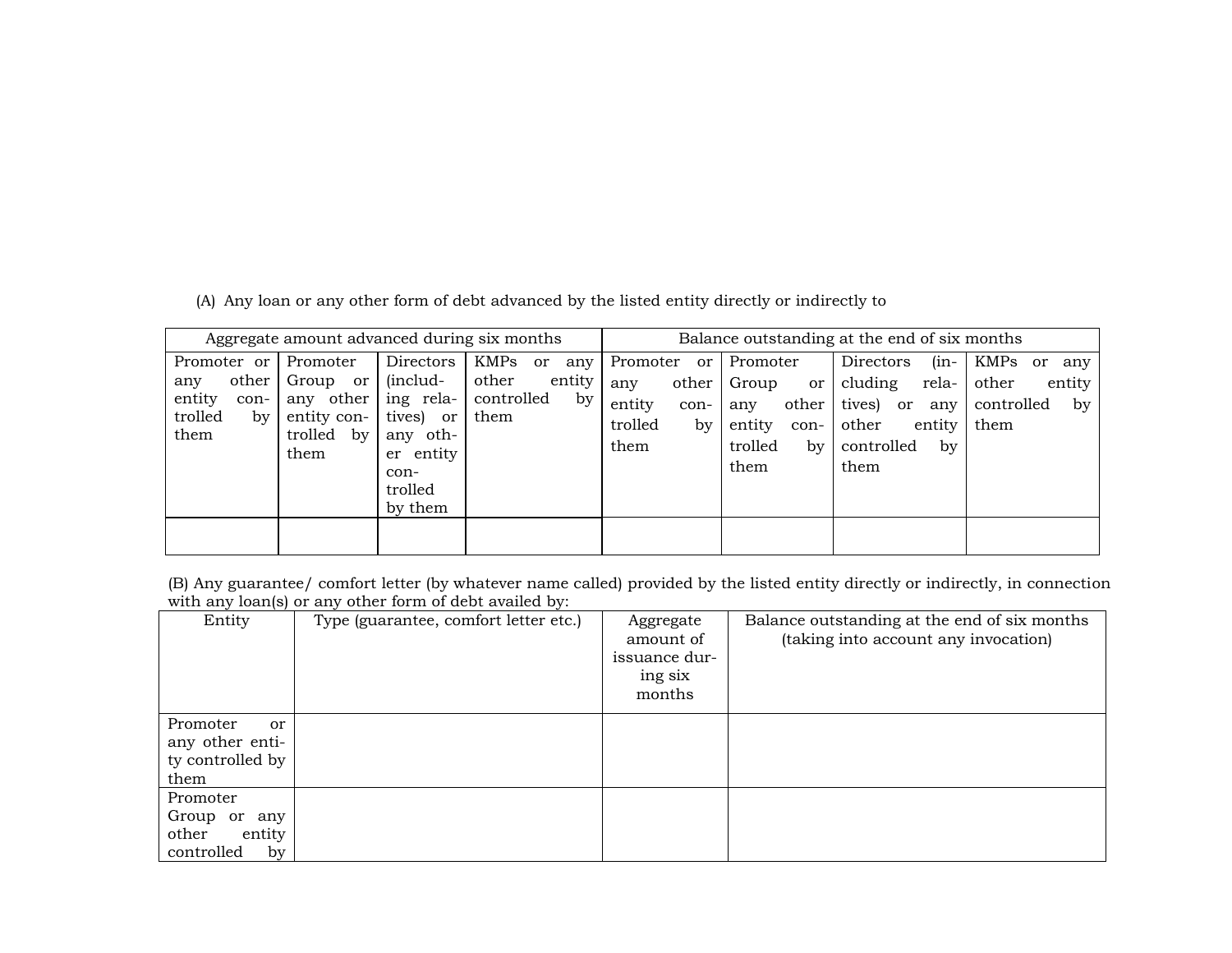| them                 |  |  |
|----------------------|--|--|
|                      |  |  |
| $(in -$<br>Directors |  |  |
| cluding<br>rela-     |  |  |
| tives) or any        |  |  |
| other<br>entity      |  |  |
| controlled<br>by     |  |  |
| them                 |  |  |
| KMPs or any          |  |  |
| other<br>entity      |  |  |
| controlled<br>by     |  |  |
| them                 |  |  |

(C) Any security provided by the listed entity directly or indirectly, in connection with any loan(s) or any other form of debt availed by:

| Entity                                                                                                   | Type of Security (cash, shares etc.) | Aggregate<br>value of secu-<br>rity provided<br>during six<br>months | Balance outstanding at the end of six months |
|----------------------------------------------------------------------------------------------------------|--------------------------------------|----------------------------------------------------------------------|----------------------------------------------|
| Promoter<br>or<br>any other enti-                                                                        |                                      |                                                                      |                                              |
| controlled<br>ty<br>by them                                                                              |                                      |                                                                      |                                              |
| Promoter<br>Group or any<br>other<br>entity<br>controlled<br>by<br>them                                  |                                      |                                                                      |                                              |
| Directors<br>$(in -$<br>cluding<br>rela-<br>tives) or any<br>other<br>entity<br>controlled<br>by<br>them |                                      |                                                                      |                                              |
| KMPs or any<br>other<br>entity<br>controlled<br>by                                                       |                                      |                                                                      |                                              |